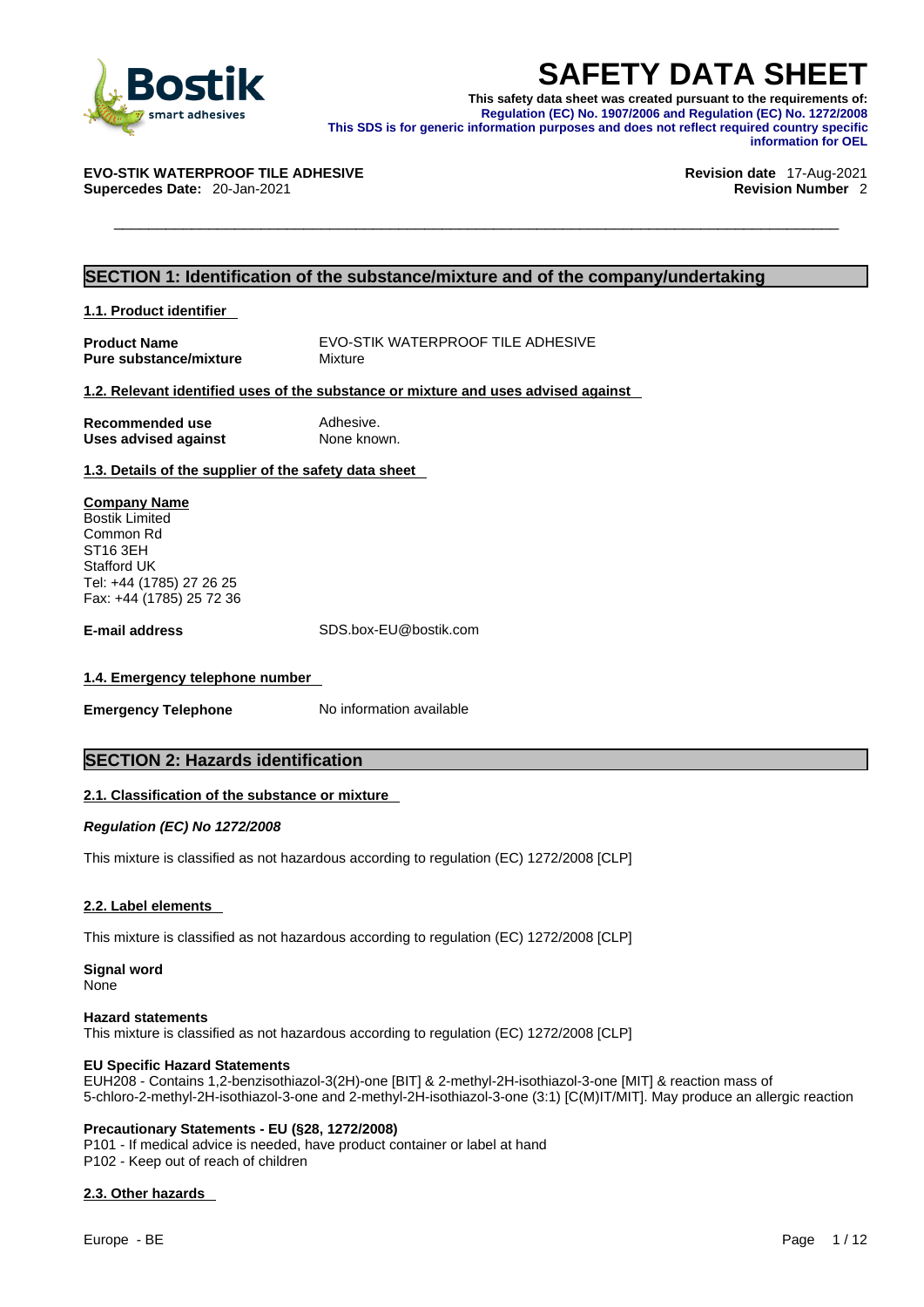**Supercedes Date:** 20-Jan-2021 **Revision Number** 2

No information available.

#### **PBT & vPvB**

This mixture contains no substance considered to be persistent, bioaccumulating or toxic (PBT). This mixture contains no substance considered to be very persistent nor very bioaccumulating (vPvB).

## **SECTION 3: Composition/information on ingredients**

#### **3.1 Substances**

Not applicable

#### **3.2 Mixtures**

| <b>Chemical name</b>                                                                                                          | EC No.    | <b>CAS No.</b> | Weight-%      | <b>Classification</b><br>according to                                                                                                                                                                                                                                                 | <b>Specific</b><br>concentration limit                                                                                                                                             | <b>REACH</b><br>registration |
|-------------------------------------------------------------------------------------------------------------------------------|-----------|----------------|---------------|---------------------------------------------------------------------------------------------------------------------------------------------------------------------------------------------------------------------------------------------------------------------------------------|------------------------------------------------------------------------------------------------------------------------------------------------------------------------------------|------------------------------|
|                                                                                                                               |           |                |               | <b>Regulation (EC)</b><br>No. 1272/2008<br>[CLP]                                                                                                                                                                                                                                      | (SCL)                                                                                                                                                                              | number                       |
| 1,2-benzisothiazol-3(2H)<br>-one [BIT]                                                                                        | 220-120-9 | 2634-33-5      | $0.01 - 0.05$ | Acute Tox. 4<br>(H302)<br>Skin Irrit. 2<br>(H315)<br>Eye Dam. 1<br>(H318)<br>Skin Sens. 1<br>(H317)<br>Aquatic Acute 1<br>(H400)<br>Acute Tox. 2<br>(H330)<br>Aquatic Chronic<br>2(H411)<br>M Factor Acute<br>$=1$                                                                    | Skin Sens. 1::<br>$C = 0.05%$                                                                                                                                                      | 01-2120761540-<br>60-XXXX    |
| reaction mass of<br>5-chloro-2-methyl-2H-iso<br>thiazol-3-one and<br>2-methyl-2H-isothiazol-3<br>-one $(3:1)$ $[C(M)$ IT/MIT] | 611-341-5 | 55965-84-9     | < 0.0015      | Acute Tox. 3<br>(H301)<br>Acute Tox. 2<br>(H310)<br>Acute Tox. 2<br>(H330)<br>Skin Corr. 1C<br>(H314)<br>Eye Dam. 1<br>(H318)<br>Skin Sens. 1A<br>(H317)<br>Aquatic Acute 1<br>(H400)<br><b>Aquatic Chronic</b><br>1 (H410)<br>M Factor Acute =<br>100<br>M Factor Chronic<br>$= 100$ | Eye Dam. $1::$<br>$C = 0.6\%$ Irrit. 2 ::<br>$0.06\% < = C < 0.6\%$<br>Skin Corr. 1C:<br>$C = 0.6%$<br>Skin Irrit. 2:<br>$0.06\% < = C < 0.6\%$<br>Skin Sens. 1::<br>$C = 0.0015%$ | 01-2120764691-<br>48-XXXX    |
| 2-methyl-2H-isothiazol-3<br>-one [MIT]                                                                                        | 220-239-6 | 2682-20-4      | < 0.0015      | Skin Corr. 1B<br>(H314)<br>Eye Dam. 1<br>(H318)<br>Skin Sens. 1A<br>(H317)                                                                                                                                                                                                            | Skin Sens. 1:<br>$C = 0.0015%$                                                                                                                                                     | 01-2120764690-<br>50-xxxx    |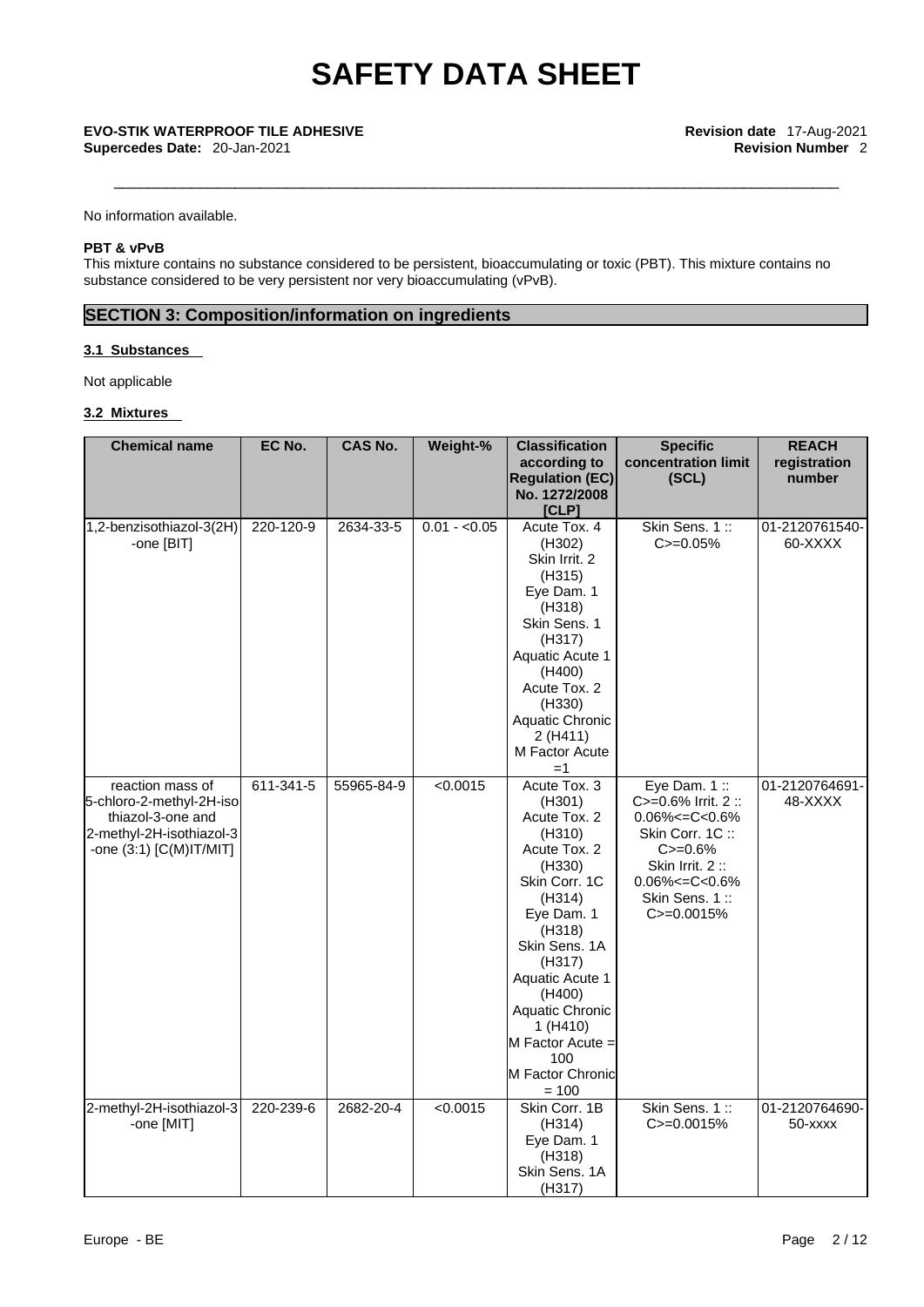| Acute Tox. 3     |
|------------------|
| (H301)           |
| Acute Tox. 3     |
| (H311)           |
| Acute Tox. 2     |
| (H330)           |
| Aquatic Acute 1  |
| (H400)           |
| Aquatic Chronic  |
| 1(H410)          |
| M Factor Acute   |
| $=10$            |
| M Factor Chronic |
| $=$ $\degree$    |
|                  |

NOTE [5] - This substance is exempted from registration according to the provisions of Article 2(7)(a) and Annex V of REACH

#### **Full text of H- and EUH-phrases: see section 16**

This product does not contain candidate substances of very high concern at a concentration >=0.1% (Regulation (EC) No. 1907/2006 (REACH), Article 59)

## **SECTION 4: First aid measures**

#### **4.1. Description of first aid measures**

| <b>General advice</b>                                      | Show this safety data sheet to the doctor in attendance.                                                                                 |  |  |
|------------------------------------------------------------|------------------------------------------------------------------------------------------------------------------------------------------|--|--|
| <b>Inhalation</b>                                          | Remove to fresh air. IF exposed or concerned: Get medical advice/attention.                                                              |  |  |
| Eye contact                                                | Rinse thoroughly with plenty of water for at least 15 minutes, lifting lower and upper<br>eyelids. Consult a doctor.                     |  |  |
| <b>Skin contact</b>                                        | Wash skin with soap and water. In the case of skin irritation or allergic reactions see a<br>doctor.                                     |  |  |
| Ingestion                                                  | Clean mouth with water. Do NOT induce vomiting. Drink 1 or 2 glasses of water. Never<br>give anything by mouth to an unconscious person. |  |  |
|                                                            | 4.2. Most important symptoms and effects, both acute and delayed                                                                         |  |  |
| <b>Symptoms</b>                                            | No information available.                                                                                                                |  |  |
|                                                            | 4.3. Indication of any immediate medical attention and special treatment needed                                                          |  |  |
| Note to doctors                                            | Treat symptomatically.                                                                                                                   |  |  |
| <b>SECTION 5: Firefighting measures</b>                    |                                                                                                                                          |  |  |
| 5.1. Extinguishing media                                   |                                                                                                                                          |  |  |
| <b>Suitable Extinguishing Media</b>                        | Use extinguishing measures that are appropriate to local circumstances and the<br>surrounding environment.                               |  |  |
| Unsuitable extinguishing media                             | No information available.                                                                                                                |  |  |
| 5.2. Special hazards arising from the substance or mixture |                                                                                                                                          |  |  |
|                                                            |                                                                                                                                          |  |  |

**Specific hazards arising from the** No information available.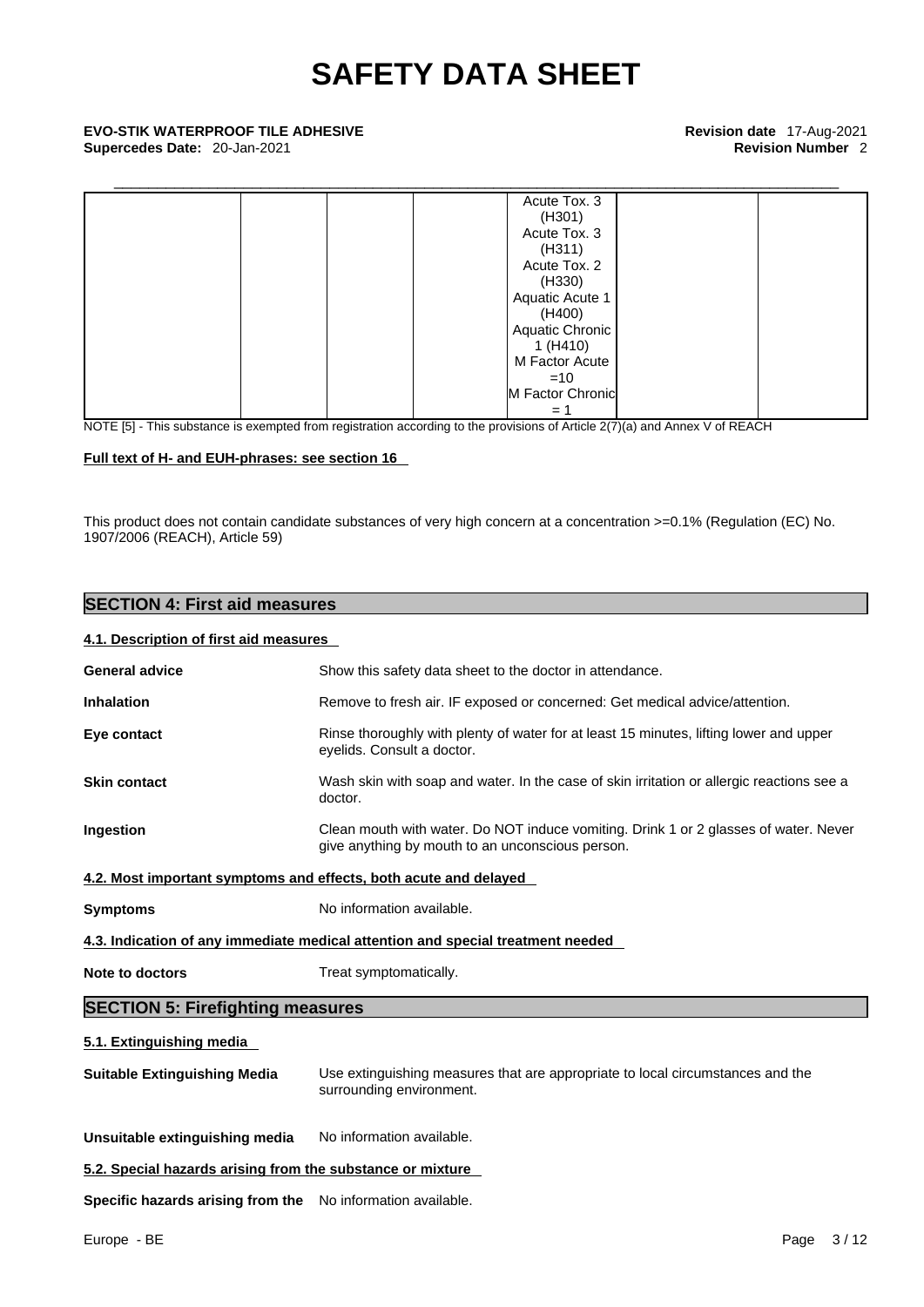\_\_\_\_\_\_\_\_\_\_\_\_\_\_\_\_\_\_\_\_\_\_\_\_\_\_\_\_\_\_\_\_\_\_\_\_\_\_\_\_\_\_\_\_\_\_\_\_\_\_\_\_\_\_\_\_\_\_\_\_\_\_\_\_\_\_\_\_\_\_\_\_\_\_\_\_\_\_\_\_\_\_\_\_ **EVO-STIK WATERPROOF TILE ADHESIVE Revision date** 17-Aug-2021

**chemical**

**Hazardous combustion products** Carbon dioxide (CO2).

**5.3. Advice for firefighters** 

**Special protective equipment and** Firefighters should wear self-contained breathing apparatus and full firefighting turnout **precautions for fire-fighters** gear. Use personal protection equipment.

### **SECTION 6: Accidental release measures**

| Use personal protection recommended in Section 8.<br>See Section 12 for additional Ecological Information.<br>Do not scatter spilled material with high pressure water streams.<br>Take up mechanically, placing in appropriate containers for disposal.<br>See section 8 for more information. See section 13 for more information.<br>Ensure adequate ventilation.<br>Handle in accordance with good industrial hygiene and safety practice.<br>Keep container tightly closed in a dry and well-ventilated place.<br>Observe technical data sheet. | <b>Personal precautions</b>     | Ensure adequate ventilation.                                                         |  |
|------------------------------------------------------------------------------------------------------------------------------------------------------------------------------------------------------------------------------------------------------------------------------------------------------------------------------------------------------------------------------------------------------------------------------------------------------------------------------------------------------------------------------------------------------|---------------------------------|--------------------------------------------------------------------------------------|--|
|                                                                                                                                                                                                                                                                                                                                                                                                                                                                                                                                                      | For emergency responders        |                                                                                      |  |
| <b>Environmental precautions</b><br>6.3. Methods and material for containment and cleaning up                                                                                                                                                                                                                                                                                                                                                                                                                                                        | 6.2. Environmental precautions  |                                                                                      |  |
|                                                                                                                                                                                                                                                                                                                                                                                                                                                                                                                                                      |                                 |                                                                                      |  |
|                                                                                                                                                                                                                                                                                                                                                                                                                                                                                                                                                      |                                 |                                                                                      |  |
|                                                                                                                                                                                                                                                                                                                                                                                                                                                                                                                                                      | <b>Methods for containment</b>  |                                                                                      |  |
|                                                                                                                                                                                                                                                                                                                                                                                                                                                                                                                                                      | Methods for cleaning up         |                                                                                      |  |
| 6.4. Reference to other sections<br><b>Reference to other sections</b><br><b>SECTION 7: Handling and storage</b><br>7.1. Precautions for safe handling<br>Advice on safe handling<br><b>General hygiene considerations</b><br>7.2. Conditions for safe storage, including any incompatibilities<br><b>Storage Conditions</b><br>7.3. Specific end use(s)<br>Specific use(s)<br>Adhesive.<br>Risk Management Methods (RMM) The information required is contained in this Safety Data Sheet.<br><b>Other information</b>                               | Prevention of secondary hazards | Clean contaminated objects and areas thoroughly observing environmental regulations. |  |
|                                                                                                                                                                                                                                                                                                                                                                                                                                                                                                                                                      |                                 |                                                                                      |  |
|                                                                                                                                                                                                                                                                                                                                                                                                                                                                                                                                                      |                                 |                                                                                      |  |
|                                                                                                                                                                                                                                                                                                                                                                                                                                                                                                                                                      |                                 |                                                                                      |  |
|                                                                                                                                                                                                                                                                                                                                                                                                                                                                                                                                                      |                                 |                                                                                      |  |
|                                                                                                                                                                                                                                                                                                                                                                                                                                                                                                                                                      |                                 |                                                                                      |  |
|                                                                                                                                                                                                                                                                                                                                                                                                                                                                                                                                                      |                                 |                                                                                      |  |
|                                                                                                                                                                                                                                                                                                                                                                                                                                                                                                                                                      |                                 |                                                                                      |  |
|                                                                                                                                                                                                                                                                                                                                                                                                                                                                                                                                                      |                                 |                                                                                      |  |
|                                                                                                                                                                                                                                                                                                                                                                                                                                                                                                                                                      |                                 |                                                                                      |  |
|                                                                                                                                                                                                                                                                                                                                                                                                                                                                                                                                                      |                                 |                                                                                      |  |
|                                                                                                                                                                                                                                                                                                                                                                                                                                                                                                                                                      |                                 |                                                                                      |  |
|                                                                                                                                                                                                                                                                                                                                                                                                                                                                                                                                                      |                                 |                                                                                      |  |

**Exposure Limits**

**Only European Community Occupational Exposure Limits will be shown in this document. Please refer to regional SDS for further information.**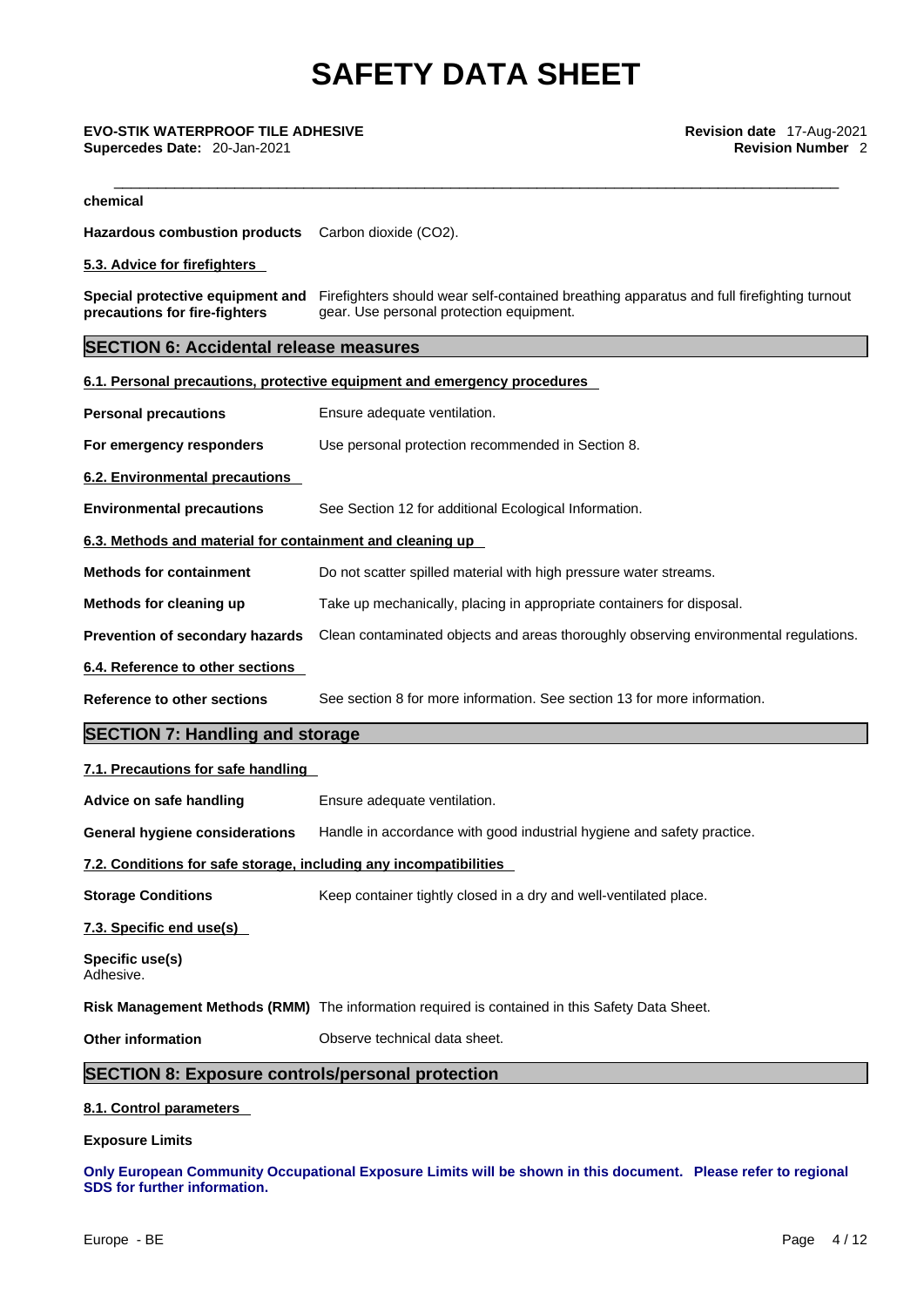### **Derived No Effect Level (DNEL)** No information available

| <b>Derived No Effect Level (DNEL)</b>          |                       |                                    |               |  |
|------------------------------------------------|-----------------------|------------------------------------|---------------|--|
| 1,2-benzisothiazol-3(2H)-one [BIT] (2634-33-5) |                       |                                    |               |  |
| Type                                           | <b>Exposure route</b> | Derived No Effect Level<br>l(DNEL) | Safety factor |  |
| worker<br>Long term<br>Systemic health effects | Inhalation            | $6.81 \text{ mg/m}^3$              |               |  |
| worker<br>Long term<br>Systemic health effects | Dermal                | $0.966$ mg/kg bw/d                 |               |  |

| <b>Derived No Effect Level (DNEL)</b>            |                       |                                           |               |  |
|--------------------------------------------------|-----------------------|-------------------------------------------|---------------|--|
| 1,2-benzisothiazol-3(2H)-one [BIT] (2634-33-5)   |                       |                                           |               |  |
| Type                                             | <b>Exposure route</b> | <b>IDerived No Effect Level</b><br>(DNEL) | Safety factor |  |
| Consumer<br>Long term<br>Systemic health effects | Inhalation            | 1.2 mg/m <sup>3</sup>                     |               |  |
| Consumer<br>Long term<br>Systemic health effects | Dermal                | $0.345$ mg/kg bw/d                        |               |  |

#### **Predicted No Effect Concentration** No information available. **(PNEC)**

| <b>Predicted No Effect Concentration (PNEC)</b> |                                          |
|-------------------------------------------------|------------------------------------------|
| 1,2-benzisothiazol-3(2H)-one [BIT] (2634-33-5)  |                                          |
| Environmental compartment                       | Predicted No Effect Concentration (PNEC) |
| Freshwater                                      | $4.03 \mu g/l$                           |
| Marine water                                    | $0.403 \mu q/l$                          |
| Sewage treatment plant                          | $1.03$ mg/                               |
| Freshwater sediment                             | 49.9 µg/l                                |
| Marine sediment                                 | $4.99 \mu q$                             |
| Soil                                            | 3 mg/kg dry weight                       |

#### **8.2. Exposure controls**

**Engineering controls** Ensure adequate ventilation, especially in confined areas. **Personal protective equipment Eye/face protection** Wear safety glasses with side shields (or goggles).<br> **Hand protection** Wear protective gloves. Gloves must conform to sta Wear protective gloves. Gloves must conform to standard EN 374. Ensure that the breakthrough time of the glove material is not exceeded. Refer to glove supplier for information on breakthrough time for specific gloves. **Skin and body protection** Wear suitable protective clothing.

**Environmental exposure controls** No information available.

## **SECTION 9: Physical and chemical properties**

#### **9.1. Information on basic physical and chemical properties**

| <b>Physical state</b> | Liauid                   |
|-----------------------|--------------------------|
| Appearance            | Paste                    |
| Colour                | No information available |
| Odour                 | Characteristic           |
| Odour threshold       | No information available |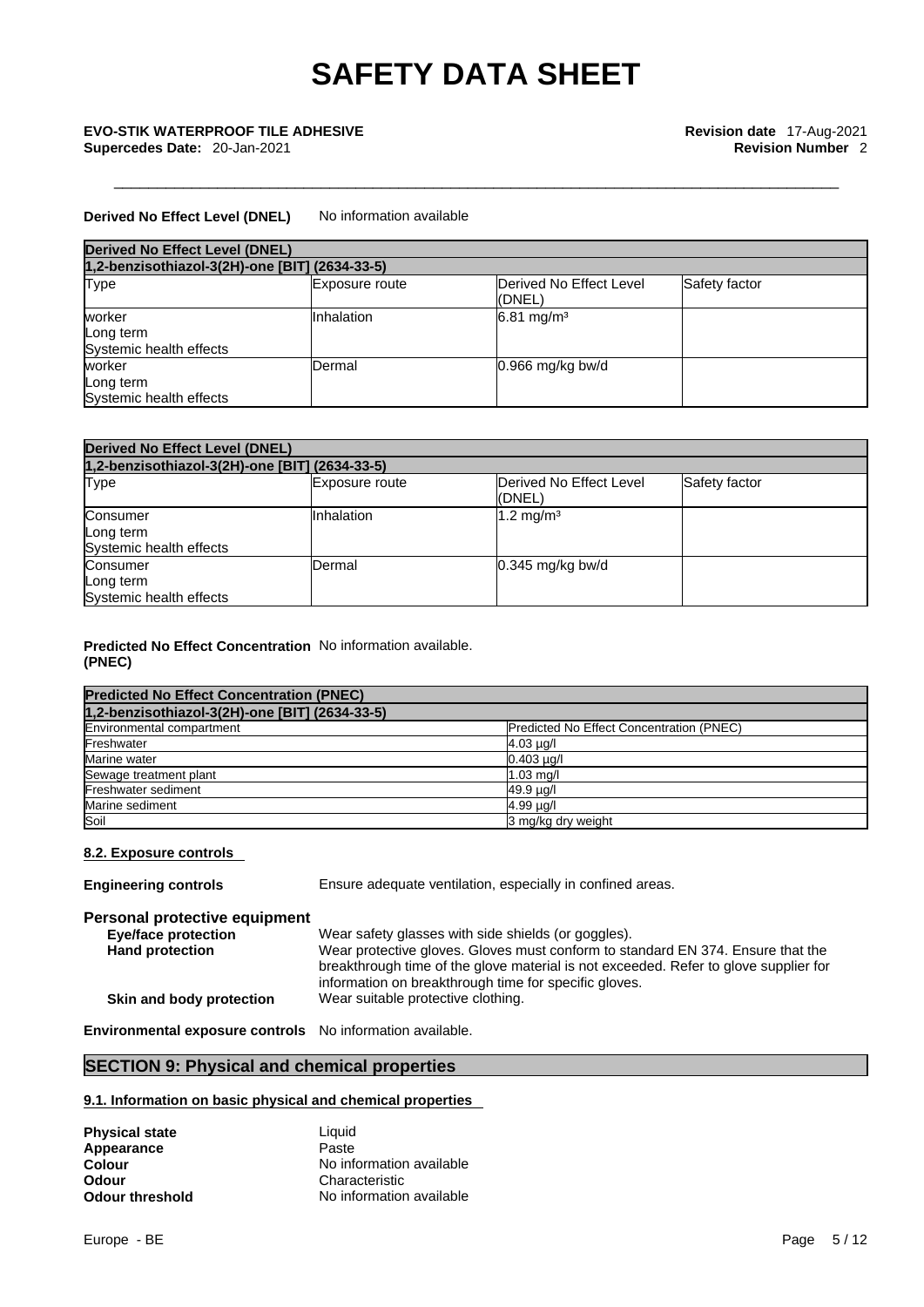\_\_\_\_\_\_\_\_\_\_\_\_\_\_\_\_\_\_\_\_\_\_\_\_\_\_\_\_\_\_\_\_\_\_\_\_\_\_\_\_\_\_\_\_\_\_\_\_\_\_\_\_\_\_\_\_\_\_\_\_\_\_\_\_\_\_\_\_\_\_\_\_\_\_\_\_\_\_\_\_\_\_\_\_ **EVO-STIK WATERPROOF TILE ADHESIVE Revision date** 17-Aug-2021 **Supercedes Date:** 20-Jan-2021 **Revision Number** 2

| <b>Property</b>                                             | <b>Values</b>                   | Remarks • Method |
|-------------------------------------------------------------|---------------------------------|------------------|
| рH                                                          | No data available               |                  |
| pH (as aqueous solution)                                    | No data available               |                  |
| Melting point / freezing point                              | No data available               |                  |
| Initial boiling point and boiling                           | No data available               |                  |
| range                                                       |                                 |                  |
| <b>Flash point</b>                                          | No data available               |                  |
| <b>Evaporation rate</b>                                     | No data available               |                  |
| <b>Flammability</b>                                         | Not applicable for liquids.     |                  |
| <b>Flammability Limit in Air</b>                            |                                 |                  |
| Upper flammability or explosive No data available<br>limits |                                 |                  |
| Lower flammability or explosive No data available<br>limits |                                 |                  |
| Vapour pressure                                             | No data available               |                  |
| <b>Relative vapour density</b>                              | No data available               |                  |
| <b>Relative density</b>                                     | 1.61                            |                  |
| <b>Water solubility</b>                                     | No data available               |                  |
| Solubility(ies)                                             | No data available               |                  |
| <b>Partition coefficient</b>                                | No data available               |                  |
| <b>Autoignition temperature</b>                             | No data available               |                  |
| <b>Decomposition temperature</b>                            | No data available               |                  |
| <b>Kinematic viscosity</b>                                  | No data available               |                  |
| <b>Dynamic viscosity</b>                                    | No data available               |                  |
| <b>Explosive properties</b>                                 | No data available               |                  |
| <b>Oxidising properties</b>                                 | No data available               |                  |
| 9.2. Other information                                      |                                 |                  |
| Solid content (%)<br><b>VOC Content (%)</b>                 | No information available        |                  |
| Density                                                     | No data available               |                  |
| <b>SECTION 10: Stability and reactivity</b>                 |                                 |                  |
| <u>10.1. Reactivity</u>                                     |                                 |                  |
|                                                             |                                 |                  |
| <b>Reactivity</b>                                           | No information available.       |                  |
| 10.2. Chemical stability                                    |                                 |                  |
| <b>Stability</b>                                            | Stable under normal conditions. |                  |
| <b>Explosion data</b>                                       |                                 |                  |
| Sensitivity to mechanical<br>impact                         | None.                           |                  |
| Sensitivity to static discharge                             | None.                           |                  |

#### **10.3. Possibility of hazardous reactions**

**Possibility of hazardous reactions** None under normal processing.

**10.4. Conditions to avoid** 

**Conditions to avoid** None known based on information supplied.

**10.5. Incompatible materials**

**Incompatible materials** None known based on information supplied.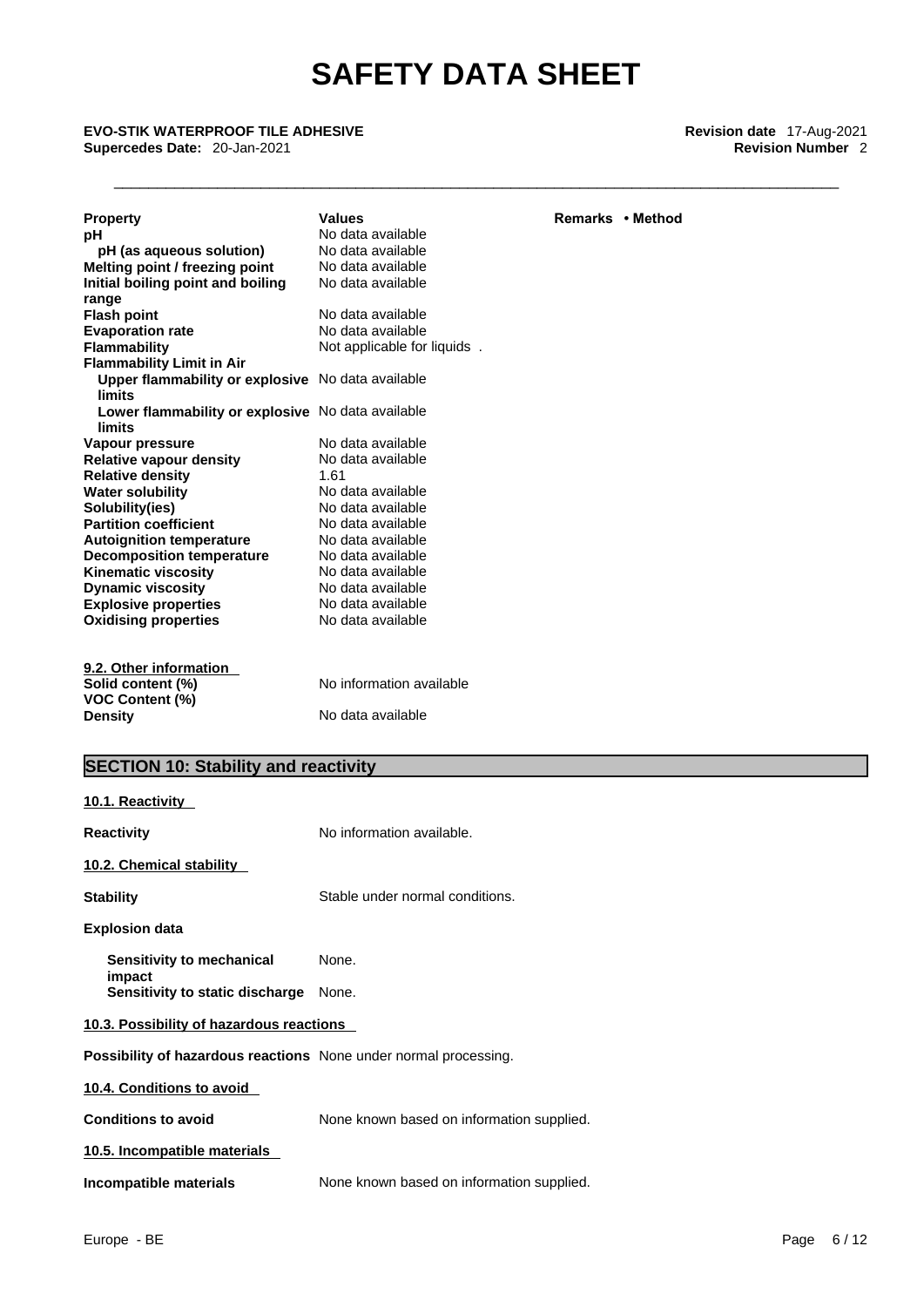# \_\_\_\_\_\_\_\_\_\_\_\_\_\_\_\_\_\_\_\_\_\_\_\_\_\_\_\_\_\_\_\_\_\_\_\_\_\_\_\_\_\_\_\_\_\_\_\_\_\_\_\_\_\_\_\_\_\_\_\_\_\_\_\_\_\_\_\_\_\_\_\_\_\_\_\_\_\_\_\_\_\_\_\_ **EVO-STIK WATERPROOF TILE ADHESIVE Revision date** 17-Aug-2021

#### **10.6. Hazardous decomposition products**

**Hazardous decomposition products**  Carbon monoxide. Carbon dioxide (CO2). Hydrocarbons.

## **SECTION 11: Toxicological information**

#### **11.1. Information on toxicological effects**

**Information on likely routes of exposure**

#### **Product Information** .

| <b>Symptoms</b>     | No information available.                                                    |  |
|---------------------|------------------------------------------------------------------------------|--|
|                     | Symptoms related to the physical, chemical and toxicological characteristics |  |
| Ingestion           | Based on available data, the classification criteria are not met.            |  |
| <b>Skin contact</b> | Based on available data, the classification criteria are not met.            |  |
| Eye contact         | Based on available data, the classification criteria are not met.            |  |
| <b>Inhalation</b>   | Based on available data, the classification criteria are not met.            |  |

**Numerical measures of toxicity**

#### **Acute toxicity**

#### **Component Information**

| Chemical name                  | Oral LD50                           | Dermal LD50                  | Inhalation LC50           |
|--------------------------------|-------------------------------------|------------------------------|---------------------------|
| 1,2-benzisothiazol-3(2H)-one   | $=670$ mg/kg (Rattus)               | $LD50 > 2000$ mg/kg (Rattus) |                           |
| [BIT]                          |                                     |                              |                           |
| 2634-33-5                      |                                     |                              |                           |
| reaction mass of               | $=$ 53 mg/kg (Rattus)               | $LD50 = 87.12$ mg/kg         |                           |
| 5-chloro-2-methyl-2H-isothiazo |                                     | (Oryctolagus cuniculus)      |                           |
| I-3-one and                    |                                     |                              |                           |
| 2-methyl-2H-isothiazol-3-one   |                                     |                              |                           |
| $(3:1)$ [C(M)IT/MIT]           |                                     |                              |                           |
| 55965-84-9                     |                                     |                              |                           |
| 2-methyl-2H-isothiazol-3-one   | LD50 = $285 \text{ mg/Kg}$ (Rattus) | LD50 >242 mg/Kg (Rattus)     | $=0.11$ mg/L (Rattus) 4 h |
| [MIT]                          |                                     |                              |                           |
| 2682-20-4                      |                                     |                              |                           |

#### **Delayed and immediate effects as well as chronic effects from short and long-term exposure**

| <b>Skin corrosion/irritation</b>         | Based on available data, the classification criteria are not met.                                   |
|------------------------------------------|-----------------------------------------------------------------------------------------------------|
|                                          | Serious eye damage/eye irritation Based on available data, the classification criteria are not met. |
| <b>Respiratory or skin sensitisation</b> | Based on available data, the classification criteria are not met.                                   |
| <b>Germ cell mutagenicity</b>            | Based on available data, the classification criteria are not met.                                   |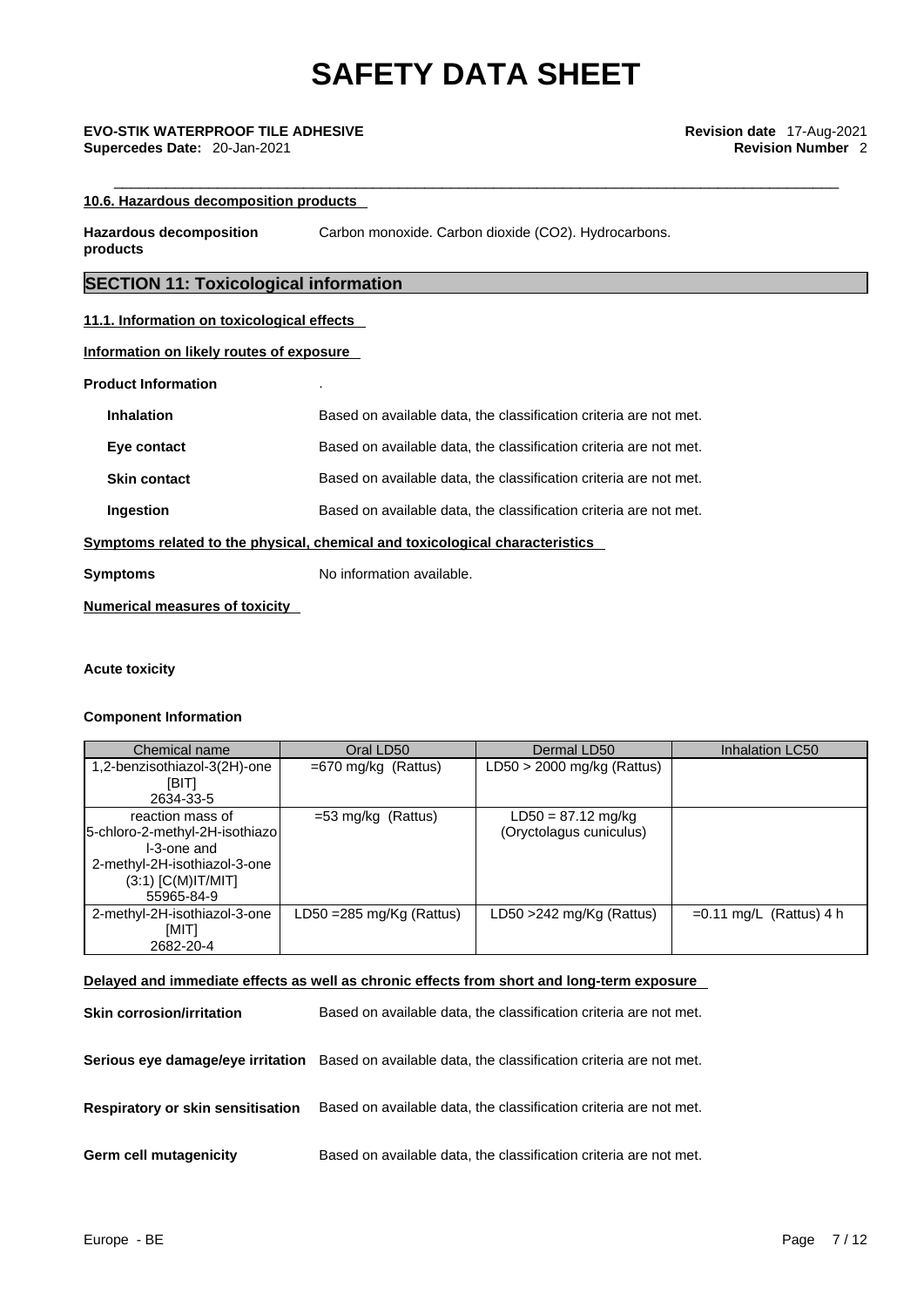### \_\_\_\_\_\_\_\_\_\_\_\_\_\_\_\_\_\_\_\_\_\_\_\_\_\_\_\_\_\_\_\_\_\_\_\_\_\_\_\_\_\_\_\_\_\_\_\_\_\_\_\_\_\_\_\_\_\_\_\_\_\_\_\_\_\_\_\_\_\_\_\_\_\_\_\_\_\_\_\_\_\_\_\_ **EVO-STIK WATERPROOF TILE ADHESIVE Revision date** 17-Aug-2021 **Supercedes Date: 20-Jan-2021**

| Carcinogenicity                         | Based on available data, the classification criteria are not met. |
|-----------------------------------------|-------------------------------------------------------------------|
| <b>Reproductive toxicity</b>            | Based on available data, the classification criteria are not met. |
| <b>STOT - single exposure</b>           | Based on available data, the classification criteria are not met. |
| <b>STOT - repeated exposure</b>         | Based on available data, the classification criteria are not met. |
| <b>Aspiration hazard</b>                | Based on available data, the classification criteria are not met. |
| 11.2. Information on other hazards      |                                                                   |
| 11.2.1. Endocrine disrupting properties |                                                                   |
| <b>Endocrine disrupting properties</b>  | No information available.                                         |
| 11.2.2. Other information               |                                                                   |
| Other adverse effects                   | No information available.                                         |

## **SECTION 12: Ecological information**

### **12.1. Toxicity**

#### **Ecotoxicity**

| Chemical name                                                                                                                                     | Algae/aquatic<br>plants                                                               | <b>Fish</b>                                                                        | Toxicity to<br>microorganisms | Crustacea                                                   | M-Factor | M-Factor<br>(long-term) |
|---------------------------------------------------------------------------------------------------------------------------------------------------|---------------------------------------------------------------------------------------|------------------------------------------------------------------------------------|-------------------------------|-------------------------------------------------------------|----------|-------------------------|
| 1,2-benzisothiazol-3(2<br>H)-one [BIT]<br>2634-33-5                                                                                               | EC50 3Hr<br>13 <sub>mq</sub> /l<br>(activated<br>sludge) (OECD<br>209)                | LC50 (96hr)<br>$2.15 \text{ mq/l}$<br>Cyprinodon<br>variegatus EPA<br>540/9-85-006 |                               | EC50(48hr) 2.94<br>mg/I (Daphnia<br>Magna) OECD<br>202      |          |                         |
| reaction mass of<br>5-chloro-2-methyl-2H-is<br>othiazol-3-one and<br>2-methyl-2H-isothiazol-<br>$3$ -one $(3:1)$<br>$[C(M)$ IT/MIT]<br>55965-84-9 | EC50 (72h)<br>$=0.048$ mg/L<br>(Pseudokirchner<br>iella<br>subcapitata)<br>(OECD 201) | $EC50 (96h) =$<br>$0.22 \text{ mq/L}$<br>(Oncorhynchus<br>mykiss) (OECD<br>211)    |                               | $EC50 (48h) = 0.1$<br>mg/L (Daphnia<br>magna) (OECD<br>202) | 100      | 100                     |
| 2-methyl-2H-isothiazol-<br>3-one [MIT]<br>2682-20-4                                                                                               | EC50 (72hr)<br>$0.157$ mg/l<br>(Pseudokirchner<br>iella<br>subcapitata)<br>(OECD 201) | EC50 (96hr)<br>$5.71 \text{ mq/l}$<br>(Oncorhynchus<br>mykiss) OECD<br>203         |                               | EC50 (48hr)<br>$1.68$ mg/l<br>(Daphnia)<br>(OECD 202)       | 10       |                         |

#### **12.2. Persistence and degradability**

### **Persistence and degradability** No information available.

| <b>Component Information</b>                   |                      |              |          |
|------------------------------------------------|----------------------|--------------|----------|
| 2-methyl-2H-isothiazol-3-one [MIT] (2682-20-4) |                      |              |          |
| <b>Method</b>                                  | <b>Exposure time</b> | <b>Value</b> | lResults |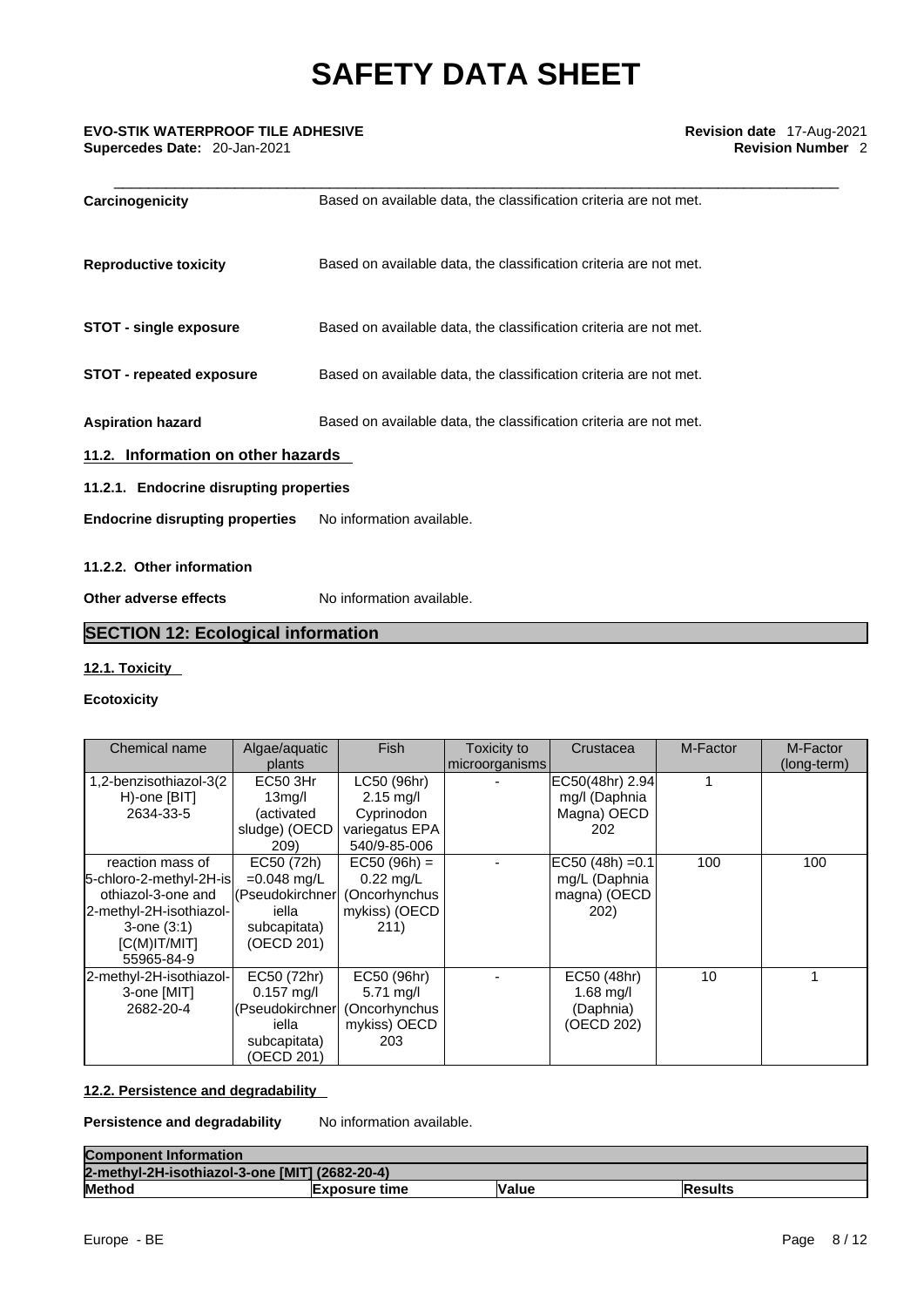**Supercedes Date:** 20-Jan-2021 **Revision Number** 2

# \_\_\_\_\_\_\_\_\_\_\_\_\_\_\_\_\_\_\_\_\_\_\_\_\_\_\_\_\_\_\_\_\_\_\_\_\_\_\_\_\_\_\_\_\_\_\_\_\_\_\_\_\_\_\_\_\_\_\_\_\_\_\_\_\_\_\_\_\_\_\_\_\_\_\_\_\_\_\_\_\_\_\_\_ **EVO-STIK WATERPROOF TILE ADHESIVE Revision date** 17-Aug-2021

| OECD Test No. 308: Aerobic and<br>Anaerobic Transformation in<br><b>Aquatic Sediment Systems</b> | Half-life                | $1.28 - 2.1$ days         |
|--------------------------------------------------------------------------------------------------|--------------------------|---------------------------|
| <b>IOECD Test No. 309: Aerobic</b>                                                               | biodegradation Half-life | Readily biodegradable 4.1 |
| Mineralization in Surface Water -                                                                |                          | days                      |
| Simulation Biodegradation Test                                                                   |                          |                           |

#### **12.3. Bioaccumulative potential**

**Bioaccumulation** There is no data for this product.

#### **Component Information**

| Chemical name                                                                                                                      | <b>Partition coefficient</b> | Bioconcentration factor (BCF) |
|------------------------------------------------------------------------------------------------------------------------------------|------------------------------|-------------------------------|
| 1,2-benzisothiazol-3(2H)-one [BIT]<br>2634-33-5                                                                                    | 0.7                          | 6.95                          |
| reaction mass of<br>[5-chloro-2-methyl-2H-isothiazol-3-one and]<br>2-methyl-2H-isothiazol-3-one (3:1)<br>IC(M)IT/MIT<br>55965-84-9 |                              | 3.16                          |
| 2-methyl-2H-isothiazol-3-one [MIT]<br>2682-20-4                                                                                    | $-0.32$                      | 3.16                          |

#### **12.4. Mobility in soil**

**Mobility in soil** No information available.

#### **12.5. Results of PBT and vPvB assessment**

**PBT and vPvB assessment** The product does not contain any substance(s) classified as PBT or vPvB.

| Chemical name                                                                                                               | <b>PBT and vPvB assessment</b>  |
|-----------------------------------------------------------------------------------------------------------------------------|---------------------------------|
| 1,2-benzisothiazol-3(2H)-one [BIT]<br>2634-33-5                                                                             | The substance is not PBT / vPvB |
| reaction mass of 5-chloro-2-methyl-2H-isothiazol-3-one and<br>2-methyl-2H-isothiazol-3-one (3:1) [C(M)IT/MIT]<br>55965-84-9 | The substance is not PBT / vPvB |
| 2-methyl-2H-isothiazol-3-one [MIT]<br>2682-20-4                                                                             | The substance is not PBT / vPvB |

#### **12.6. Other adverse effects**

**Other adverse effects** No information available.

## **SECTION 13: Disposal considerations**

#### **13.1. Waste treatment methods**

| Waste from residues/unused<br>products | Dispose of in accordance with local regulations. Dispose of waste in accordance with<br>environmental legislation. |
|----------------------------------------|--------------------------------------------------------------------------------------------------------------------|
| Contaminated packaging                 | Do not reuse empty containers.                                                                                     |
| <b>Other information</b>               | Waste codes should be assigned by the user based on the application for which the<br>product was used.             |

## **SECTION 14: Transport information**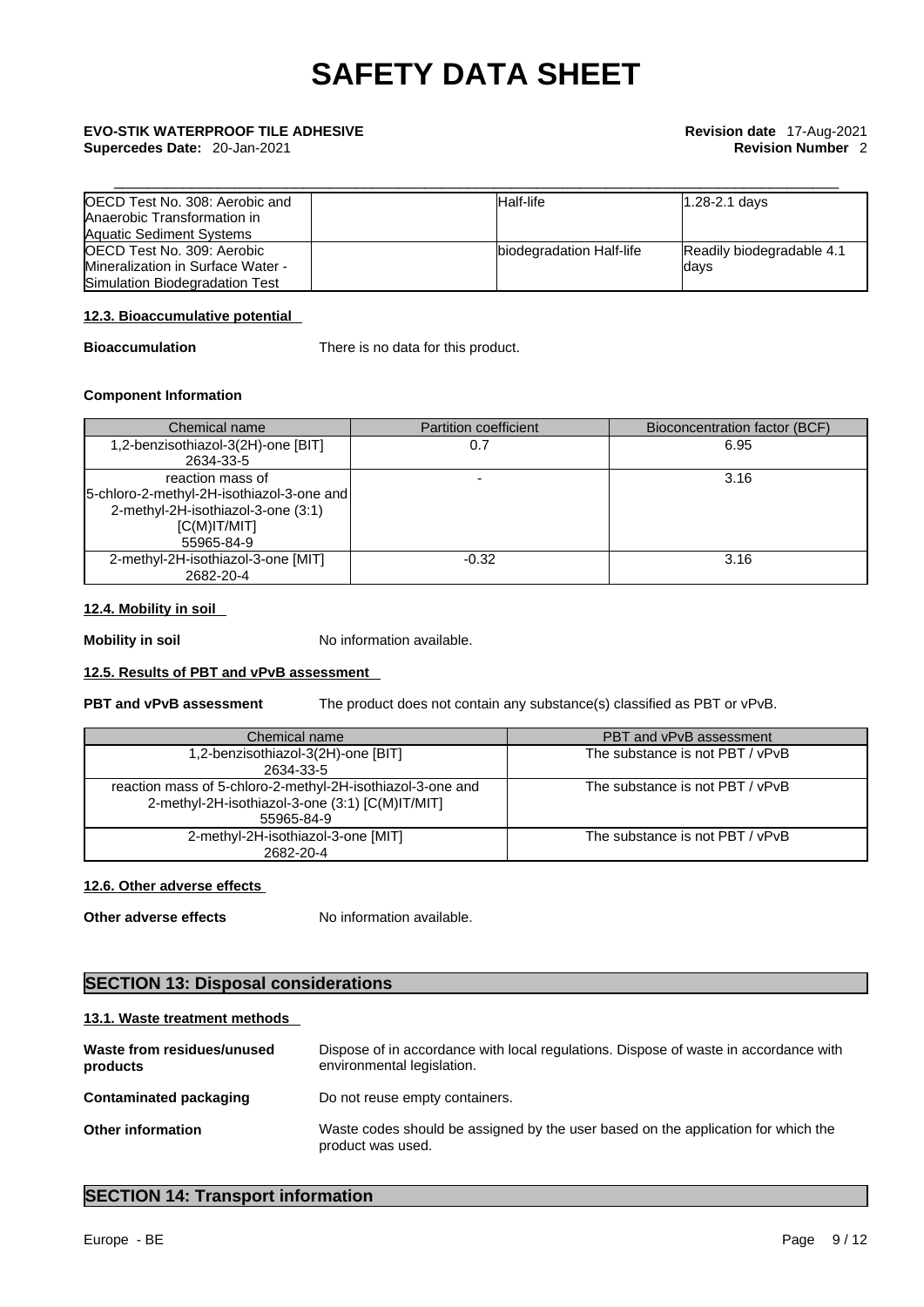\_\_\_\_\_\_\_\_\_\_\_\_\_\_\_\_\_\_\_\_\_\_\_\_\_\_\_\_\_\_\_\_\_\_\_\_\_\_\_\_\_\_\_\_\_\_\_\_\_\_\_\_\_\_\_\_\_\_\_\_\_\_\_\_\_\_\_\_\_\_\_\_\_\_\_\_\_\_\_\_\_\_\_\_ **EVO-STIK WATERPROOF TILE ADHESIVE Revision date** 17-Aug-2021 **Supercedes Date:** 20-Jan-2021 **Revision Number** 2

**Land transport (ADR/RID)**

|             | 14.1 UN number or ID number<br>14.2 Proper Shipping Name<br>14.3 Transport hazard class(es)<br>14.4 Packing group<br>14.5 Environmental hazards                              | Not regulated<br>Not regulated<br>Not regulated<br>Not regulated<br>Not applicable                                                                         |                |
|-------------|------------------------------------------------------------------------------------------------------------------------------------------------------------------------------|------------------------------------------------------------------------------------------------------------------------------------------------------------|----------------|
|             | <b>14.6 Special Provisions</b>                                                                                                                                               | None                                                                                                                                                       |                |
| <b>IMDG</b> |                                                                                                                                                                              |                                                                                                                                                            |                |
|             | 14.1 UN number or ID number<br>14.2 Proper Shipping Name<br>14.3 Transport hazard class(es)<br>14.4 Packing group<br>14.5 Marine pollutant<br><b>14.6 Special Provisions</b> | Not regulated<br>Not regulated<br>Not regulated<br>Not regulated<br>NP.<br>None<br>14.7 Transport in bulk according to Annex II of MARPOL and the IBC Code | Not applicable |
|             |                                                                                                                                                                              |                                                                                                                                                            |                |

| Air transport (ICAO-TI / IATA-DGR) |                |
|------------------------------------|----------------|
| 14.1 UN number or ID number        | Not regulated  |
| 14.2 Proper Shipping Name          | Not regulated  |
| 14.3 Transport hazard class(es)    | Not regulated  |
| 14.4 Packing group                 | Not regulated  |
| 14.5 Environmental hazards         | Not applicable |
| <b>14.6 Special Provisions</b>     | None           |

#### **Section 15: REGULATORY INFORMATION**

#### **15.1. Safety, health and environmental regulations/legislation specific for the substance or mixture**

#### **European Union**

Take note of Directive 98/24/EC on the protection of the health and safety of workers from the risks related to chemical agents at work

Check whether measures in accordance with Directive 94/33/EC for the protection of young people at work must be taken.

Take note of Directive 92/85/EC on the protection of pregnant and breastfeeding women at work

#### **Registration, Evaluation, Authorization, and Restriction of Chemicals (REACh) Regulation (EC 1907/2006)**

#### **SVHC: Substances of Very High Concern for Authorisation:**

This product does not contain candidate substances of very high concern at a concentration >=0.1% (Regulation (EC) No. 1907/2006 (REACH), Article 59)

#### **EU-REACH (1907/2006) - Annex XVII - Substances subject to Restriction**

This product does not contain substances subject to restriction (Regulation (EC) No. 1907/2006 (REACH), Annex XVII).

#### **Substance subject to authorisation per REACH Annex XIV**

This product does not contain substances subject to authorisation (Regulation (EC) No. 1907/2006 (REACH), Annex XIV)

#### **Biocidal Products Regulation (EU) No 528/2012 (BPR)**

Contains a biocide : Contains C(M)IT/MIT (3:1). May produce an allergic reaction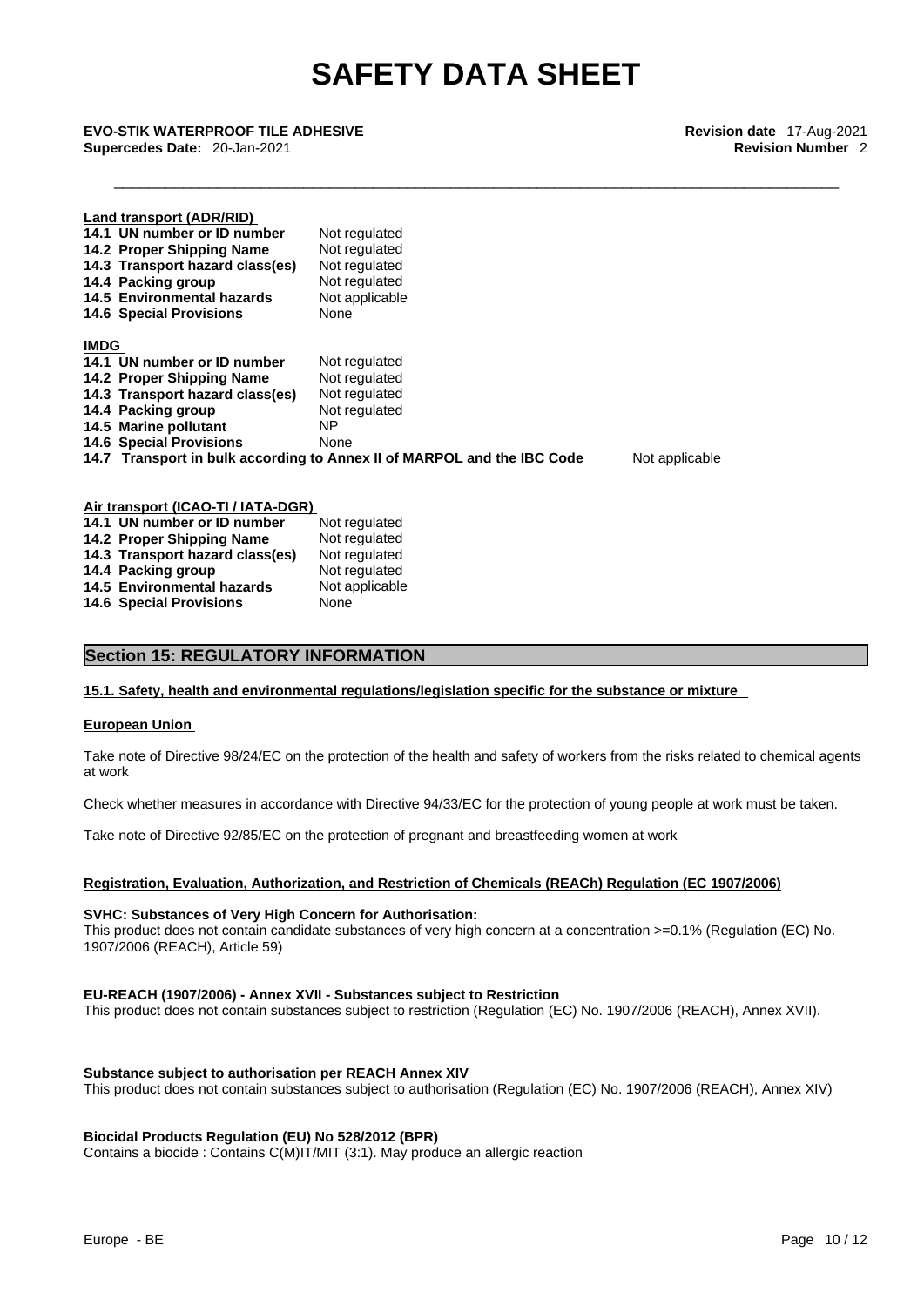**Ozone-depleting substances (ODS) regulation (EC) 1005/2009** Not applicable

#### **Persistent Organic Pollutants**

Not applicable

#### **National regulations**

#### **France**

#### **Occupational Illnesses (R-463-3, France)**

| <b>Chemical name</b>               | <b>French RG number</b> |
|------------------------------------|-------------------------|
| 1,2-benzisothiazol-3(2H)-one [BIT] | <b>RG 65</b>            |
| 2634-33-5                          |                         |

#### **Germany**

**Ordinance on Industrial Safety and Health - Germany - BetrSichV** No flammable liquids in accordance with BetrSichV

**Water hazard class (WGK)** slightly hazardous to water (WGK 1)

#### **Netherlands**

**List of Carcinogenic, mutagenic and reproductive toxin substances in accordance with Inspectorate SZW (Netherlands)**

**Denmark Registration number(s) (P-no.)** No information available **Norway Registration number(s) (PRN-no.)** No information available

#### **15.2. Chemical safety assessment**

Chemical Safety Assessments have been carried out by the Reach registrants for substances registered at >10 tpa. No Chemical Safety Assessment has been carried out for this mixture.

## **SECTION 16: Other information**

#### **Key or legend to abbreviations and acronyms used in the safety data sheet**

#### **Full text of H-Statements referred to under section 3**

- H301 Toxic if swallowed
- H302 Harmful if swallowed
- H310 Fatal in contact with skin
- H311 Toxic in contact with skin
- H314 Causes severe skin burns and eye damage
- H315 Causes skin irritation
- H317 May cause an allergic skin reaction
- H318 Causes serious eye damage
- H330 Fatal if inhaled
- H400 Very toxic to aquatic life
- H410 Very toxic to aquatic life with long lasting effects
- H411 Toxic to aquatic life with long lasting effects

**Legend** 

TWA TWA (time-weighted average)